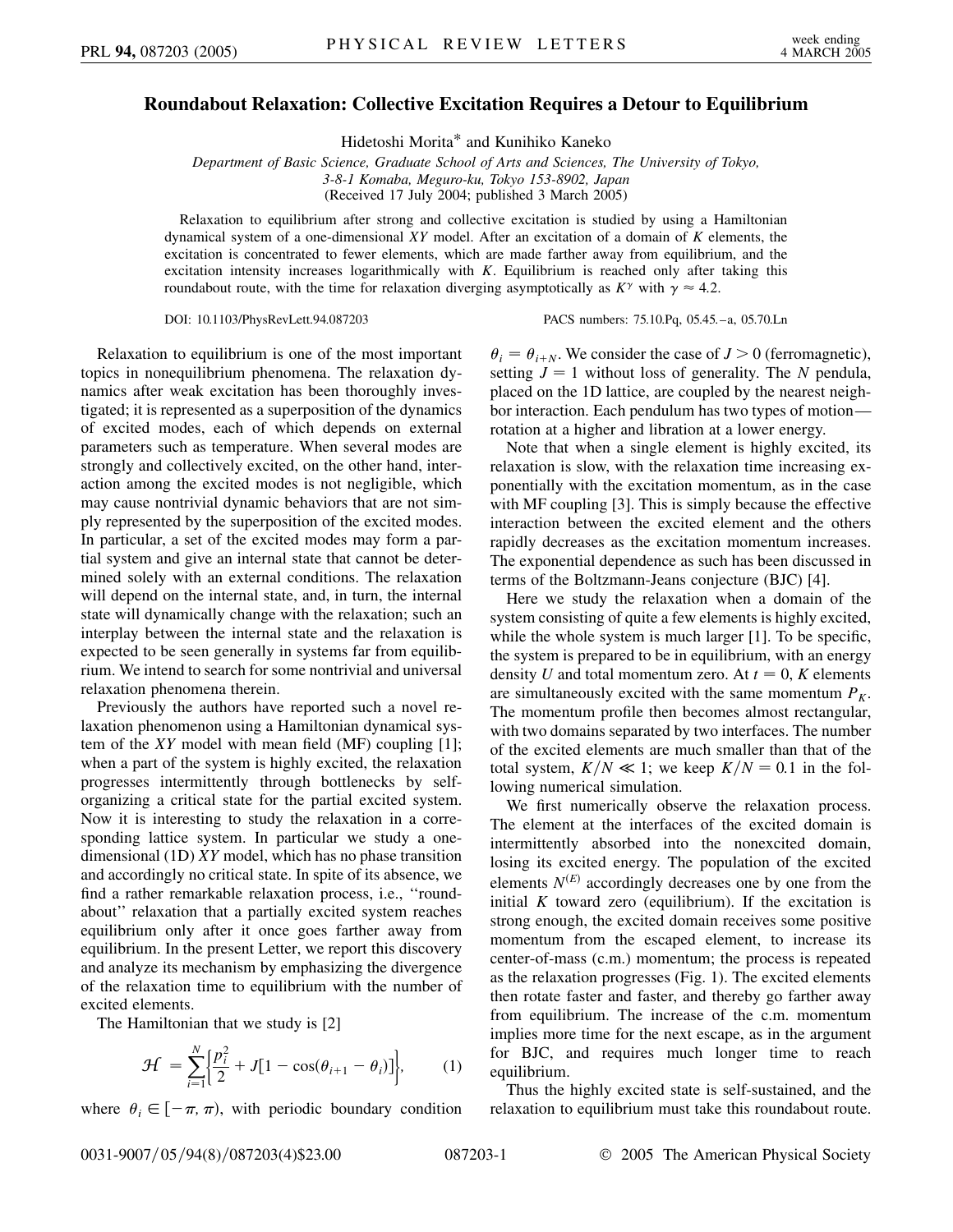

FIG. 1 (color). Two snapshots of the momentum profile  $\overline{p}_i$ , with  $\cdot$  as the time average over a period of 1000, at  $t = 0$  and 25 000 (corresponding to the arrows to the inset). In the inset, the corresponding time series of the momenta of the excited elements are overlaid, where the abscissa axis is the logarithmic scale in time.  $N = 100$ ,  $K = 10$ ,  $P_K = 6$ ,  $U = 0.3$ .

This process is not observed near equilibrium, and requires sufficient excitation of a domain of elements.

Here the system is composed of two domains through two interfaces. Since the momentum difference at the interface is very large, and the interaction decreases rapidly with it, the interaction across the interface is much weaker than that within each domain. In other words, the time scale of *interdomains* relaxation is much slower than that of *intradomain*, that is, equilibration within each domain. Then, from the inertial frame of each c.m. momentum, each domain is considered as almost in equilibrium at a first approximation. Hence the whole system is regarded as two thermodynamic systems weakly coupled through the interface.

Being large enough, the nonexcited system plays the role of a heat bath whose thermodynamic state is kept almost constant throughout the relaxation. The state of the excited domain, on the other hand, changes in the time scale much slower than *intradomain* equilibration time but much faster than the whole relaxation time to the equilibrium. Thus it is possible to define an *internal state* for the excited system as its thermodynamic state. To quantify the internal state, we introduce the *effective temperature* of the excited domain,

$$
T^{(E)} \stackrel{\text{def}}{=} \frac{1}{N^{(E)}} \sum_{i}^{(E)} (p_i - P^{(E)})^2,\tag{2}
$$

in the inertial frame with the following c.m. momentum of the excited domain,

$$
P^{(E)} \stackrel{\text{def}}{=} \frac{1}{N^{(E)}} \sum_{i}^{(E)} p_i,\tag{3}
$$

where P *E* denotes summation over only the excited elements.

To study the dynamics of the internal state, we calculate the change of the c.m. momentum,  $\Delta P^{(E)}$ , and of the effective temperature,  $\Delta T^{(E)}$ , of the excited domain, due to the first absorption of an interfacial element into the nonexcited (bath) part  $(K \rightarrow K - 1)$ . Their dependence on  $T_K \stackrel{\text{def}}{=} T^{(E)}|_{t=0}$  is plotted in Fig. 2, which is computed by preparing the excited state with  $T_K$  from a thermal equilibrium state with the c.m. momentum  $P_K$ . The figure shows that  $\Delta T^{(E)}$  decreases toward 0 from the positive side, indicating that  $T^{(E)}$  increases to approach a certain temperature. On the other hand,  $\Delta P^{(E)}$  approaches a certain positive value. Except for the *K* dependence of the limit value of  $\Delta P^{(E)}$ , the other properties above are independent of any other parameter including *U* and sufficiently large  $P_K$ . By noting that single elements are absorbed successively in the relaxation course, the above result indicates that the effective temperature increases and approaches a high value, and there the c.m. momentum increases by some constant value per each absorption. The c.m. momentum of the excited domain thus continues to increase until the last element is absorbed while a high temperature at the excited domain is sustained.

Now we study the increase of the relaxation time with the number of the excited elements. Numerically it is not so easy to trace all the relaxation course, since it requires a huge time. Instead we give an analytical estimate for it by focusing on the dynamics of the macroscopic quantities of the excited part. To make notations simple in the following analysis, subscript  $\cdot^{(E)}$  is omitted, and let  $\cdot_m$  be macroscopic quantities when the number of the remaining excited elements is *m*.

First, we study how the change of the c.m. momentum  $P_{m-1} - P_m$  depends on *m*. We numerically calculate  $P_{K-1} - P_{K}$  with its dependence on *K*, which is plotted in Fig. 3. We have also confirmed numerically that the relationship is almost independent of the values of  $P_K$ or  $T_K$ , as long as they are large enough. Thus we obtain,



FIG. 2 (color). The change of the c.m. momentum,  $\Delta P^{(E)}$  ( $\times$ , solid line), and the effective temperature,  $\Delta T^{(E)}$  ( + , dotted line), which are time averaged over a period of 100, against the (initial) effective temperature  $T_K$ .  $N = 300$ ,  $K = 30$ ,  $P_K =$  $8, U = 0.3$ . Obtained from the numerical calculations of 25 samples for each  $T_K$ .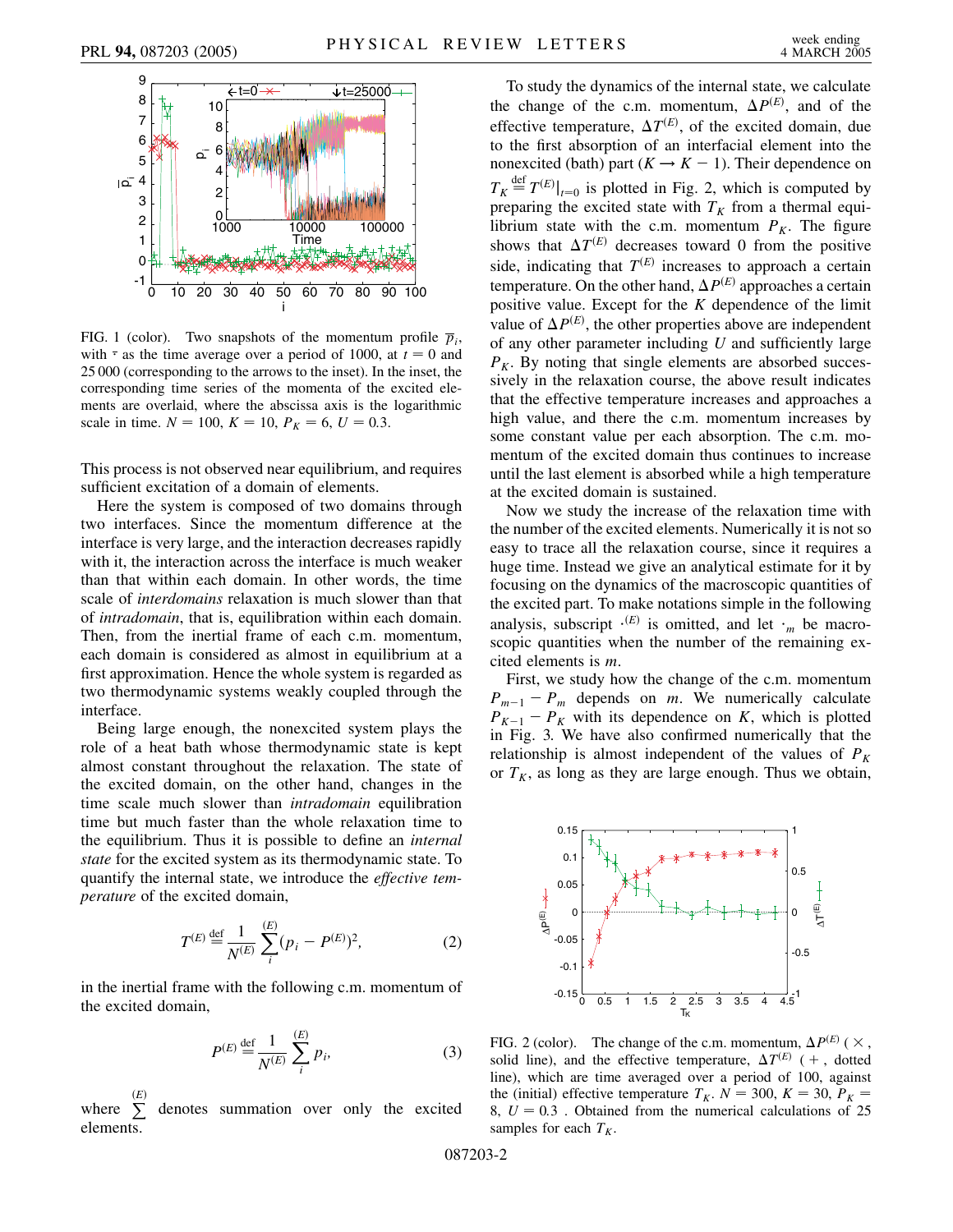

FIG. 3.  $P_{K-1} - P_K$  vs *K*. Plotted for  $P_K = 8$ ,  $T_K \approx 2.4$ , but this relationship is found almost independent of the values of  $P_K$ and  $T_K$ . Obtained from the numerical calculations of 100 samples for each *K*.

for any  $m \geq 2$ ,

$$
P_{m-1} - P_m = \alpha/(m-1). \tag{4}
$$

Here  $\alpha$  is a constant with the dimension of momentum, which we numerically found  $\alpha \approx 3$ . We examine a rough estimation of the value by considering the dynamics of only three interfacial elements: an escaping element with two neighboring ones. Furthermore, the motion of each neighboring element is approximated as a constant rotation with the momentum 0 and  $\Omega$ . Then the effective Hamiltonian of the interfacial dynamics can be given as

$$
\mathcal{H}_{\text{inter}} = p^2/2 + J[1 - \cos\theta] + J[1 - \cos(\theta - \Omega t)].
$$
\n(5)

For  $|\Omega| > \Omega_{\text{thr}} \approx 6$ , two motions within the region around  $p \sim 0$  and  $p \sim \Omega$  are separated by KAM tori, while for  $|\Omega|$  <  $\Omega_{\text{thr}}$ , an orbit can cross between the two regions due to the collapse of the last KAM torus through the so-called ''resonance overlap [5].'' In other words, the interface element can jump over from  $p \sim \Omega$  to  $p \sim 0$  only if  $|\Omega|$ is less than  $\Omega_{\text{thr}}$ . Coming back to the original problem, this is nothing but the escape of the interfacial element from the excited domain. The loss of the momentum  $\Omega_{\text{thr}}$  thereby should be compensated by the momentum gain of the neighboring elements, each of which is given approximately  $\Omega_{\text{thr}}/2$  from the symmetry. Hence the excited domain gains momentum about  $\Omega_{\text{thr}}/2$ , which is distributed to the  $m - 1$  elements therein, leading to the increase of the c.m. momentum by  $\Omega_{\text{thr}}/2/(m-1) \approx 3/(m-1)$ .

Second, we compute the relaxation time  $\tau$  when the first one of the excited elements loses its energy and is absorbed into the nonexcited part  $(K \rightarrow K - 1)$ , whose dependence on  $P<sub>K</sub>$  is plotted in Fig. 4. This exponential dependence is just the form of the BJC mentioned above. This relationship again is almost not affected by *K* and  $T_K$  [6], as long as they are large enough. Thus we obtain

$$
\tau(P) = Ce^{\beta P}.\tag{6}
$$

The constant  $\beta$  has the dimension of inverse momentum, which is the order of the inverse of the momentum for the



FIG. 4.  $\tau$  versus  $P_K$ .  $N = 300$ ,  $K = 30$ ,  $T_K \approx 2.4$ . Obtained from the numerical calculations of 25 samples for each  $P_K$ .

separatrix motion of a pendulum. Numerically we have obtained  $\beta \approx 1.4$  and  $C \approx 0.1$ .

On the basis of the short-time properties (4) and (6), we estimate the long-term relaxation. First we consider the moment of the last excited element  $P_1$ . When the population falls to *m* from *K*, the gain of the c.m. momentum is

$$
P_m - P_K = \sum_{j=m}^{K-1} (P_j - P_{j+1}) = \sum_{j=m}^{K-1} \frac{\alpha}{j}
$$
  
=  $\alpha (S_{K-1} - S_{m-1}),$  (7)

by summing up (4), where  $S_K \stackrel{\text{def}}{=} \sum_{j=1}^K (1/j)$ , which increases asymptotically as  $\log K$  with  $K \to \infty$ . The momentum of the last excited element  $P_1$  is then

$$
P_1 - P_K = \alpha S_{K-1} \to \log K. \tag{8}
$$

Hence the c.m. momentum diverges asymptotically as log*K*.

Finally, we estimate the total relaxation time to the equilibrium. From (6) and (7), the total time up to the relaxation from *m* to  $m - 1$  is given by

$$
t_m = \sum_{j=m}^{K} \tau(P_j) = t_K e^{\gamma S_{K-1}} \sum_{j=m}^{K} e^{-\gamma S_{j-1}}, \qquad (9)
$$

where  $\gamma \stackrel{\text{def}}{=} \alpha \beta$  is a dimensionless number. Then the relaxation time to equilibrium is estimated as

$$
\tau_{\text{eq}} = t_1 = t_K e^{\gamma S_{K-1}} \left( 1 + \sum_{m=1}^{K-1} e^{-\gamma S_m} \right). \tag{10}
$$

Recalling  $\log(m + 1) < S_m \leq \log m + 1$  for  $m \geq 1$ , we get

$$
e^{-\gamma}m^{-\gamma} \le e^{-\gamma S_m} < (m+1)^{-\gamma}.\tag{11}
$$

Combining (10) and (11) yields

$$
1 + \sum_{m=1}^{K-1} \frac{e^{-\gamma}}{m^{\gamma}} \le \frac{\tau_{eq}}{t_K} e^{-\gamma S_{K-1}} < 1 + \sum_{m=1}^{K-1} \frac{1}{(m+1)^{\gamma}}.\tag{12}
$$

As  $K \to \infty$ ,  $e^{\gamma S_K} \to e^{\gamma \log K} = K^{\gamma}$ , and